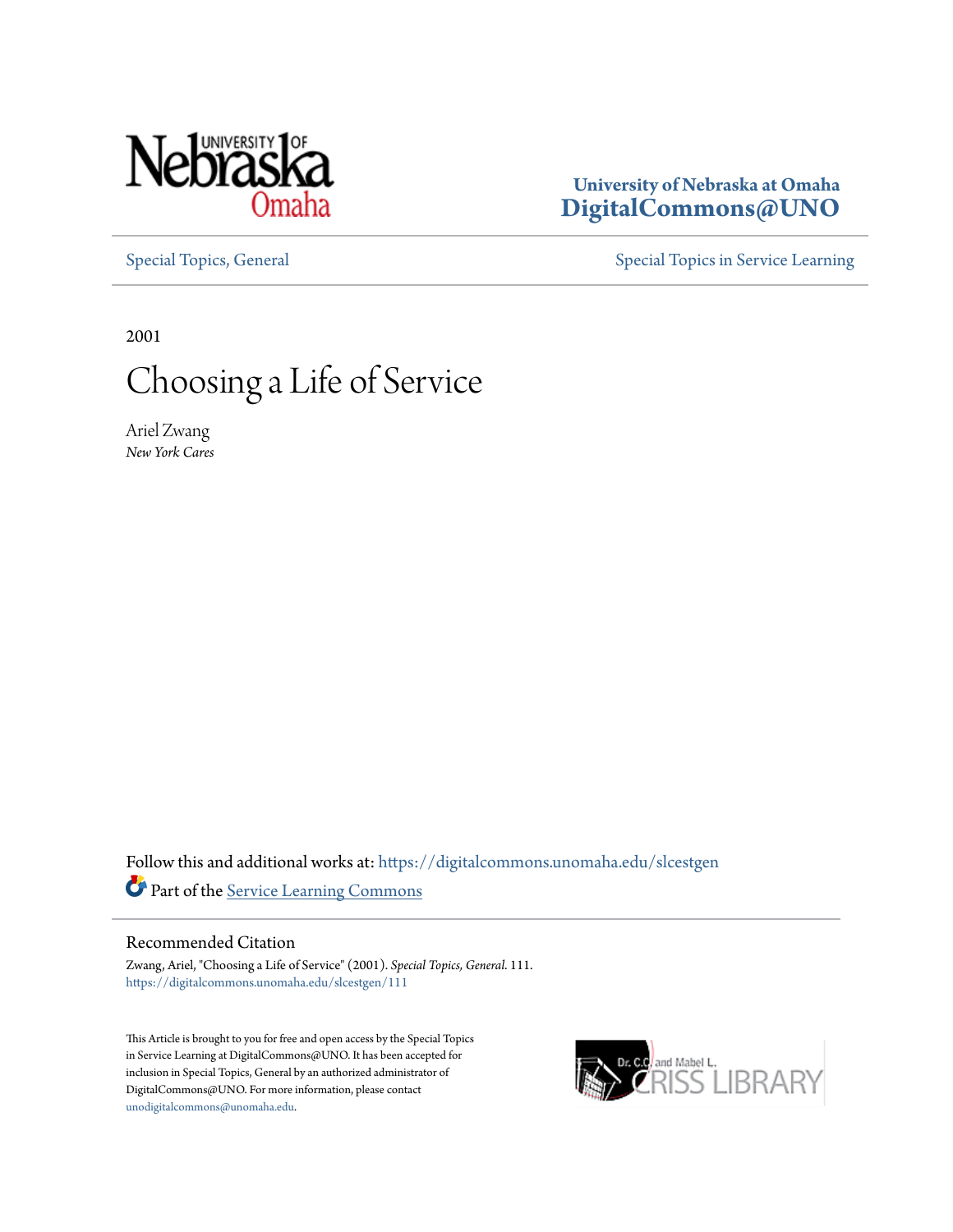

# **Choosing** *a Life of* **Service**

**by ARIEL ZWANG** 

I an age of material excess, it has become a challenge to reorient the Jewish community towards service work. Throughout the community, many parents encourage their children to pursue lucrative careers at *Jewish community towards service work. Throughout the community, many parents encoLl rage thei r children* to *pu rsue lucrative ca reas at the expense of* less *profitable positions in savite fields. There is even a tacit stigma associated with careers in helping others, as compared to the social prestige of high-wage jobs or the intellectual prestige of academia and science. Despite this, as the following article indicates, the satisfaction of choosing a life of service can more than make up for these difficulties.* 

A friend of mine is an Ivy Leagueeducated surgeon, a fourth-generation college graduate (one more generation than I can boast), and a member of a minority group that would like to have more clout. Recently, he asked me to name the top three reasons Jews have achieved such success in the United States. I think he expected me to talk about our community's organized structures, our emphasis on supportive family units, and the like.

My response: education, education and education. I told him that we Jews call ourselves *am hasefer,* people of the Book, that our religious obligation to study has extended itself to the pursuit of secular education as a cultural value, and that in the mostly-meritocractic United States, a focus on education has allowed us to take advantage of opportunities for advancement in society.

I think my own choice of a nonprofit career over more remunerative work has been possible, in no small way, because of the feeling of security I gained as a result of my educational opportunities and early professional experiences.

The daughter of a Solomon Schechter school principal and the granddaughter, great-granddaughter and niece of rabbis, I saw the rewards, but certainly also the difficulties, of professional communal service. Thus, when it came time to make the relevant decisions in my twenties, I got an MBA and worked for an investment bank and then a management consulting firm. Being able to support myself comfortably was very important to me.

The only problem was, in spite of the income I found that the work did not satisfy me. So after acknowledging a strong interest in helping to alleviate urban poverty, I made the switch to the New York City Board of Education - not much of a surprise, looking back on it, though it was a hard decision at the time - with the goal of helping others take better advantage of the source of education that my grandparents had benefitted from. Since

Ariel *Zwang* is *Executive Director oj New York Cares.*